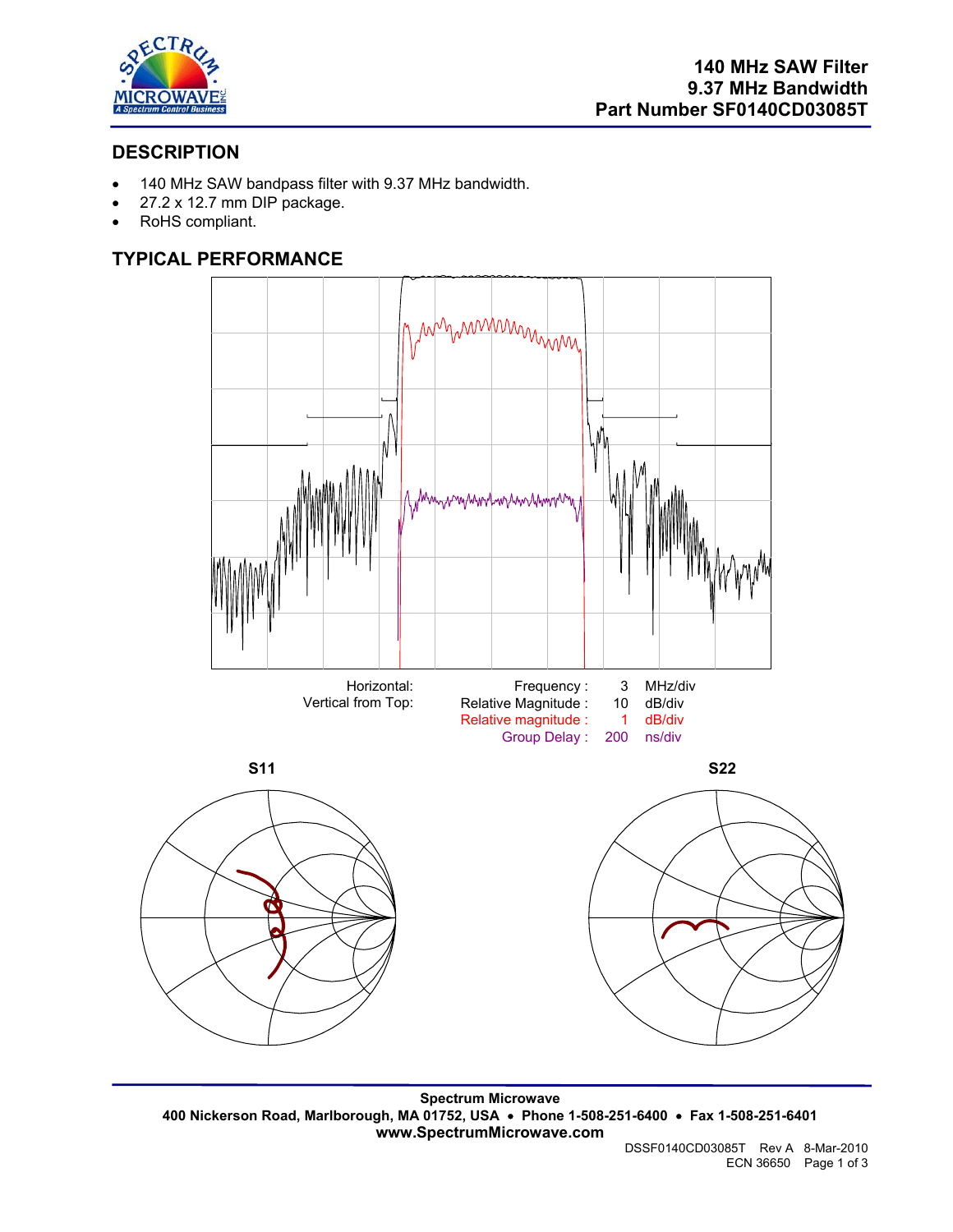

## **SPECIFICATION**

| <b>Parameter</b>                                         | <b>Min</b> | <b>Typ</b>        | <b>Max</b> | <b>Units</b>    |
|----------------------------------------------------------|------------|-------------------|------------|-----------------|
| Center Frequency (Fc)                                    |            | 140               |            | <b>MHz</b>      |
| Insertion Loss at Fc                                     |            | 25.3              | 30         | dB              |
| Amplitude Ripple                                         |            | 0.75              | 1.5        | $dB$ p-p        |
| Lower 1 dB Frequency                                     |            | 135.28            | 135.315    | <b>MHz</b>      |
| Upper 1 dB Frequency                                     | 144.685    | 144.86            |            | <b>MHz</b>      |
| 1 dB bandwidth $2$                                       | 9.37       | 9.63              |            | <b>MHz</b>      |
| 25 dB Bandwidth <sup>2</sup>                             |            | 10.60             |            | <b>MHz</b>      |
| <b>Absolute Delay</b>                                    |            | 3.51              | 5.0        | <b>us</b>       |
| Input and Output Return Loss <sup>3</sup>                | 8          | $12 \overline{ }$ |            | dB              |
| Stopband Rejection (30 to 125 MHz) <sup>2</sup>          | 40         | 45                |            | dB              |
| Stopband Rejection (125 to 130 MHz) <sup>2</sup>         | 30         | 34                |            | dB              |
| Stopband Rejection (130 to 134 MHz) <sup>2</sup>         | 25         | 33                |            | dB              |
| Stopband Rejection (134 to 134.8 MHz) <sup>2</sup>       | 22         | 24                |            | dB              |
| Stopband Rejection (145.2 to 146 MHz)                    | 22         | 24                |            | dB              |
| Stopband Rejection $(146 \text{ to } 150 \text{ MHz})^2$ | 25         | 27                |            | dB              |
| Stopband Rejection (150 to 155 MHz) <sup>2</sup>         | 30         | 38                |            | dB              |
| Stopband Rejection (155 to 210 MHz) <sup>2</sup>         | 40         | 47                |            | dB              |
| Source and Load Impedance                                |            | 50                |            | Ω               |
| <b>Ambient Temperature</b>                               |            | 25                |            | $\rm ^{\circ}C$ |

Notes: 1. Measured over passband, excluding final roll-offs to the 1 dB points. The amplitude ripple includes ripple (fast variations) and slope (slow variations).

- 2. Taken relative to mean level over a 135.6 to 144.4 MHz frequency interval.
- 3. Evaluated over a 135.315 to 144.685 MHz frequency interval.
- 4. All electrical specifications apply over the full operating temperature range.

## **MAXIMUM RATINGS**

| Parameter                          |     | чах            |        |
|------------------------------------|-----|----------------|--------|
| Storage Temperature Range          | -40 | 85             | $\sim$ |
| <b>Operating Temperature Range</b> |     | 75             | $\sim$ |
| Input Power Level                  | -   | 1 <sup>C</sup> | dBm    |

## **MATCHING CIRCUIT**



Notes:

1. Recommend the use of  $\frac{1}{5}\%$  tolerance resistors and  $\frac{1}{2}\%$  tolerance inductors and capacitors.

2. Component values shown are for guidance only and may change depending on board layout.

**Spectrum Microwave 400 Nickerson Road, Marlborough, MA 01752, USA** • **Phone 1-508-251-6400** • **Fax 1-508-251-6401 www.SpectrumMicrowave.com**